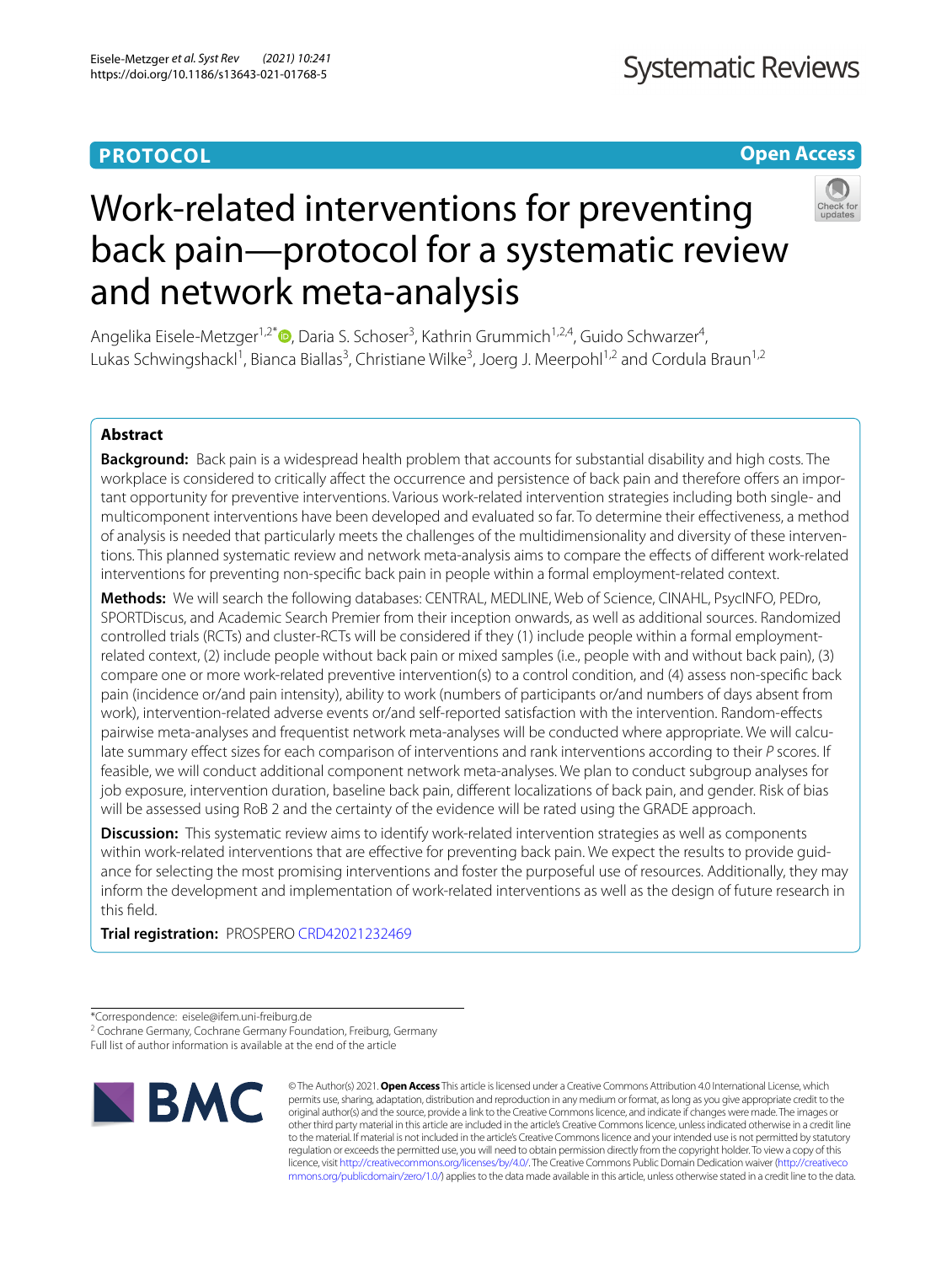**Keywords:** Back pain, Musculoskeletal pain, Primary prevention, Occupational health, Workplace, Network metaanalysis, Systematic review

# **Background**

Low back pain and neck pain cause high numbers of years lived with disability worldwide and among most age groups [[1](#page-7-0), [2\]](#page-7-1). In 2017, over half a billion people worldwide suffered from low back pain  $[3]$  $[3]$ . The prevalence of back pain and related disability has substantially increased over the past years and is likely to increase further as the population ages  $[1]$  $[1]$ . Back pain is commonly recurrent and true remission in terms of lifelong full recovery is rare in the majority of cases  $[4]$  $[4]$ . The economic burden of back pain is substantial, with particularly indirect costs due to lost work productivity contributing to the overall costs [\[5\]](#page-7-4). In Germany, musculoskeletal disorders such as back pain cause the highest number of days of work absence among all diseases and are the second most common reason for health-related early retirement [[6\]](#page-7-5).

Diferent work-related factors have been identifed as risk factors for the occurrence and/or persistence of back pain, including physical factors such as manual handling, whole-body vibration, awkward posture, bending and twisting of the trunk, and prolonged sitting [[7\]](#page-7-6). Beyond these, also psychosocial factors such as low social support, job dissatisfaction, or high job demands need to be considered [\[7](#page-7-6)]. Consequently, work-related programs to prevent back pain have gained increased attention over the past years [[7,](#page-7-6) [8\]](#page-7-7). In particular, exercise programs conducted in workplace settings have been shown to be benefcial in preventing back pain [\[9](#page-7-8), [10](#page-7-9)]. Other interventions, such as ergonomic workplace interventions or educational programs have not yet demonstrated substantial effects [[9,](#page-7-8) [11\]](#page-7-10). In a review of back pain prevention and management strategies in the workplace, Schaafsma et al. [[7\]](#page-7-6) emphasized the common multifactorial origin of back pain and the variety of possible influencing factors. They proposed that workplace interventions should address a combination of physical and psychosocial risk factors and use a more comprehensive approach in order to generate signifcant efects on the incidence of back pain [\[7](#page-7-6)]. Indeed, previous systematic reviews [[12,](#page-7-11) [13\]](#page-7-12) have found work-related interventions that include multiple intervention components to be efective in preventing back pain. However, evaluating multicomponent interventions as well as identifying the individual components that are decisive for their efectiveness is often challenging [[14\]](#page-7-13). Work-related multicomponent interventions for preventing back pain commonly include exercise as an intervention component  $[12, 13]$  $[12, 13]$  $[12, 13]$  $[12, 13]$  $[12, 13]$ . The added value of any further components included in these interventions is yet unclear and has not been assessed in the available systematic reviews [[12](#page-7-11), [13\]](#page-7-12). An analytical approach that accounts for the multidimensionality of interventions as well as the variety of intervention strategies is needed when investigating the effects of work-related interventions for the prevention of back pain.

Network meta-analysis (NMA) is an extension of pairwise meta-analysis that is increasingly used in health research [\[15](#page-7-14), [16](#page-7-15)]. It enables the simultaneous comparison of multiple intervention strategies and their ranking according to their relative effects  $[16]$  $[16]$ . Moreover, NMA allows to determine the relative efects of one intervention compared to another in cases where direct comparisons from original studies are missing using indirect comparisons within the network of original studies [\[16](#page-7-15)]. As an additional option, the method of component network meta-analysis (CNMA) offers the possibility to break down multicomponent interventions into their individual components in order to test their relative efects within the network of studies [[17\]](#page-7-16). CNMA therefore enables the identifcation of efective intervention components within those interventions.

Prior to developing this systematic review, we reviewed available recent systematic reviews in the feld of workrelated interventions for back pain  $[9-11, 18-20]$  $[9-11, 18-20]$  $[9-11, 18-20]$ . This showed that these reviews largely either focus on specifc interventions (e.g., exercise [[10\]](#page-7-9), breaks [\[20](#page-7-18)]) or populations (e.g., office workers  $[20]$  $[20]$  $[20]$ ), do not specifically focus on interventions delivered within workplace settings [[11](#page-7-10), [18,](#page-7-17) [19\]](#page-7-19), or do not include meta-analyses or (component) NMA [[9\]](#page-7-8). To our knowledge, work-related interventions for preventing back pain have not been summarized in a systematic review with NMA so far.

This planned systematic review and NMA aims to investigate the efects of diferent work-related interventions for preventing non-specifc back pain in people within a formal employment-related context. The specific aims are (1) to determine the efects of diferent workrelated interventions on the incidence of non-specifc back pain and on the ability to work as well as potential intervention-related adverse events and participants' satisfaction with the interventions, (2) to combine direct and indirect evidence and rank diferent intervention strategies based on their efects using NMA, (3) to rate the certainty of evidence for the investigated outcomes, and (4) to explore potential diferences in the efects of interventions depending on participants' job exposure.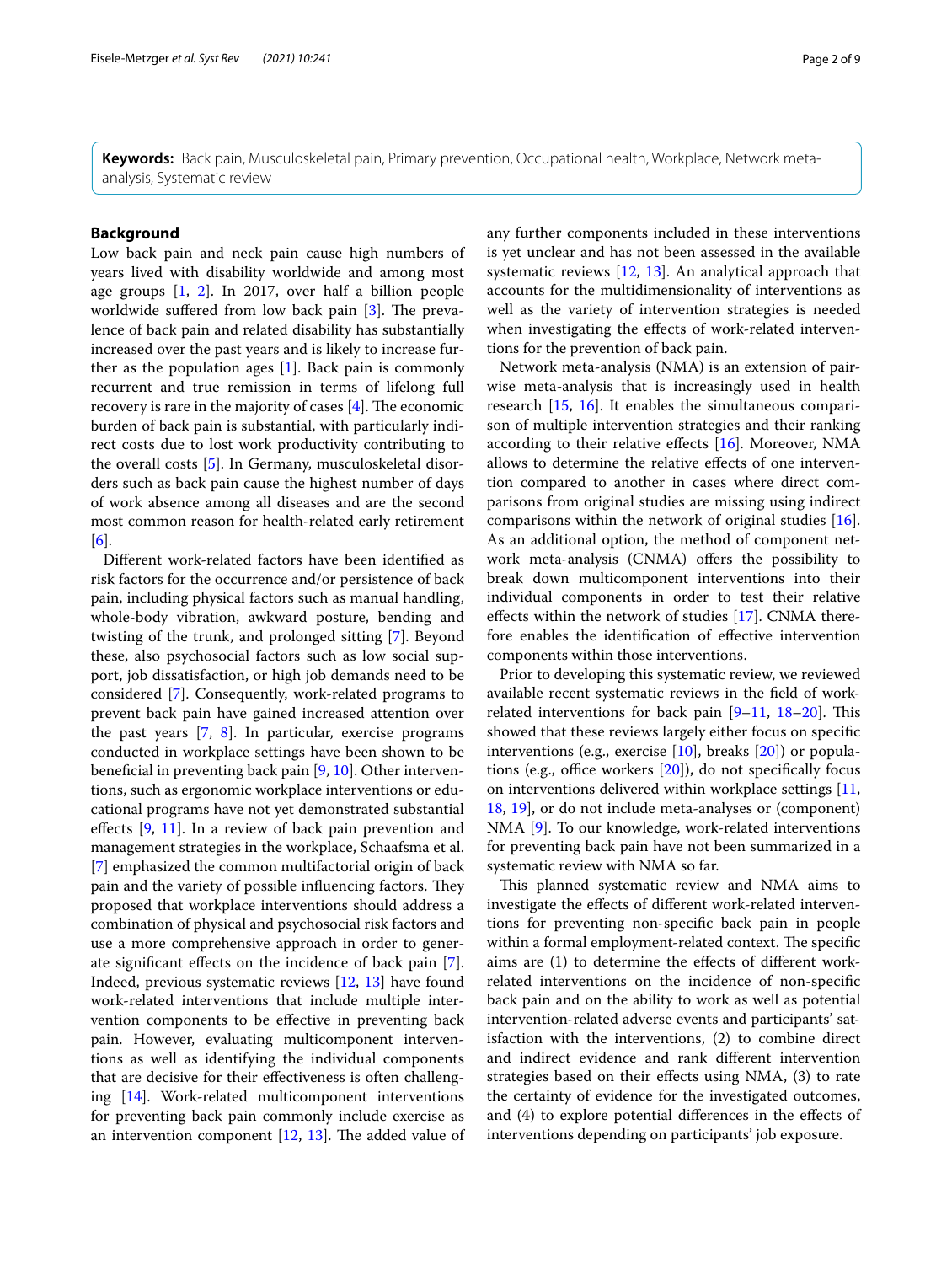# **Methods**

This planned systematic review has a priori been registered with PROSPERO (CRD42021232469). This protocol is being reported in accordance with the reporting guidance provided in the Preferred Reporting Items for Systematic Reviews and Meta-Analysis Protocols (PRISMA-P) statement [\[21\]](#page-7-20) (see checklist in Additional fle [1](#page-7-21)). In reporting the methods and results in the fnal report, we will follow the PRISMA 2020 statement [[22\]](#page-7-22), and the extension for reporting network meta-anal-ysis of health care interventions [\[23](#page-7-23)]. This protocol has been developed following Cochrane guidance for preparing a protocol for a systematic review with multiple interventions [\[24\]](#page-8-0). Any amendments to this protocol will be stated in the report of this systematic review.

#### **Eligibility criteria**

We will include randomized controlled trials (RCTs) and cluster-RCTs fulflling the following criteria.

#### *Types of participants*

We will include studies investigating populations of

- People within a formal employment-related context. We expect eligible studies to include participants aged 15 or older (refecting the working population). However, in recognition of the known variability across settings and countries, we will not apply any explicit age limits. No restrictions regarding type of work will be made; however, military settings will be excluded due to their special work requirements and the anticipated difficulty of comparing them with other occupational groups.
- People without back pain at baseline. In recognition of the widespread prevalence and recurrent nature of back pain in the working population  $[4]$  $[4]$ , we anticipate the inclusion of mixed samples (i.e., participants with and without back pain) in many otherwise eligible studies. We will therefore also consider studies including a proportion of participants with back pain, as long as all participants were able to work at baseline, or, where this is unclear or not reported, the back pain was, per defnition of the study authors, of mild severity. We will exclude studies specifcally designed to investigate people with back pain, i.e., studies in which all participants initially had back pain and/or were unable to work.

# *Types of interventions*

We will include studies investigating work-related interventions aimed at preventing back pain and specifcally designed for and delivered within a workplace setting. We plan to include the following types of interventions (categorization is based on the fndings of two previous systematic reviews [[9](#page-7-8), [18](#page-7-17)]).

- Exercise programs (e.g., including strengthening exercises, endurance training, or fexibility training) [[9,](#page-7-8) [18\]](#page-7-17)
- Education (e.g., back schools, ergonomic training, advice on behavior change, or provision of information material) [[9,](#page-7-8) [18\]](#page-7-17)
- Ergonomic aids and adaptations (e.g., workplace adjustments, lifting aids, or scheduled breaks [\[20\]](#page-7-18)) [[9](#page-7-8), [18](#page-7-17)]
- Orthoses, bandages, shoe insoles, or similar aids worn on the body [[9](#page-7-8), [18](#page-7-17)]
- Stress management interventions [[9\]](#page-7-8)
- Multicomponent interventions [[9\]](#page-7-8) including two or more of the interventions mentioned above (e.g., exercise program plus education).

Eligible comparators include no intervention/usual care or any of the interventions mentioned above. We plan to include these interventions in the NMA clustered according to the categories listed above. The interventions may be supervised or unsupervised and may be delivered individually or in groups. We will also include studies comparing diferent modes (e.g., diferent durations, frequencies, or intensities) of an intervention. Whether diferent modes can be considered separately for the NMA will be decided based on the available studies  $[24]$  $[24]$ . There may be other interventions relevant to our research question of which we are not aware at the time of writing this protocol [\[24](#page-8-0)]. We therefore plan to include relevant additional interventions "post hoc" in our NMA if we consider them to be comparable with the other prespecifed interventions [\[24\]](#page-8-0).

# *Types of outcome measures*

The primary outcomes of interest for our review are the following:

- 1) Back pain:
	- 1.1 Numbers of participants with at least one new episode of non-specifc back pain.
	- 1.2 Intensity of non-specifc back pain, measured with, e.g., a numeric or visual analog scale (NRS or VAS).
- 2) Ability to work: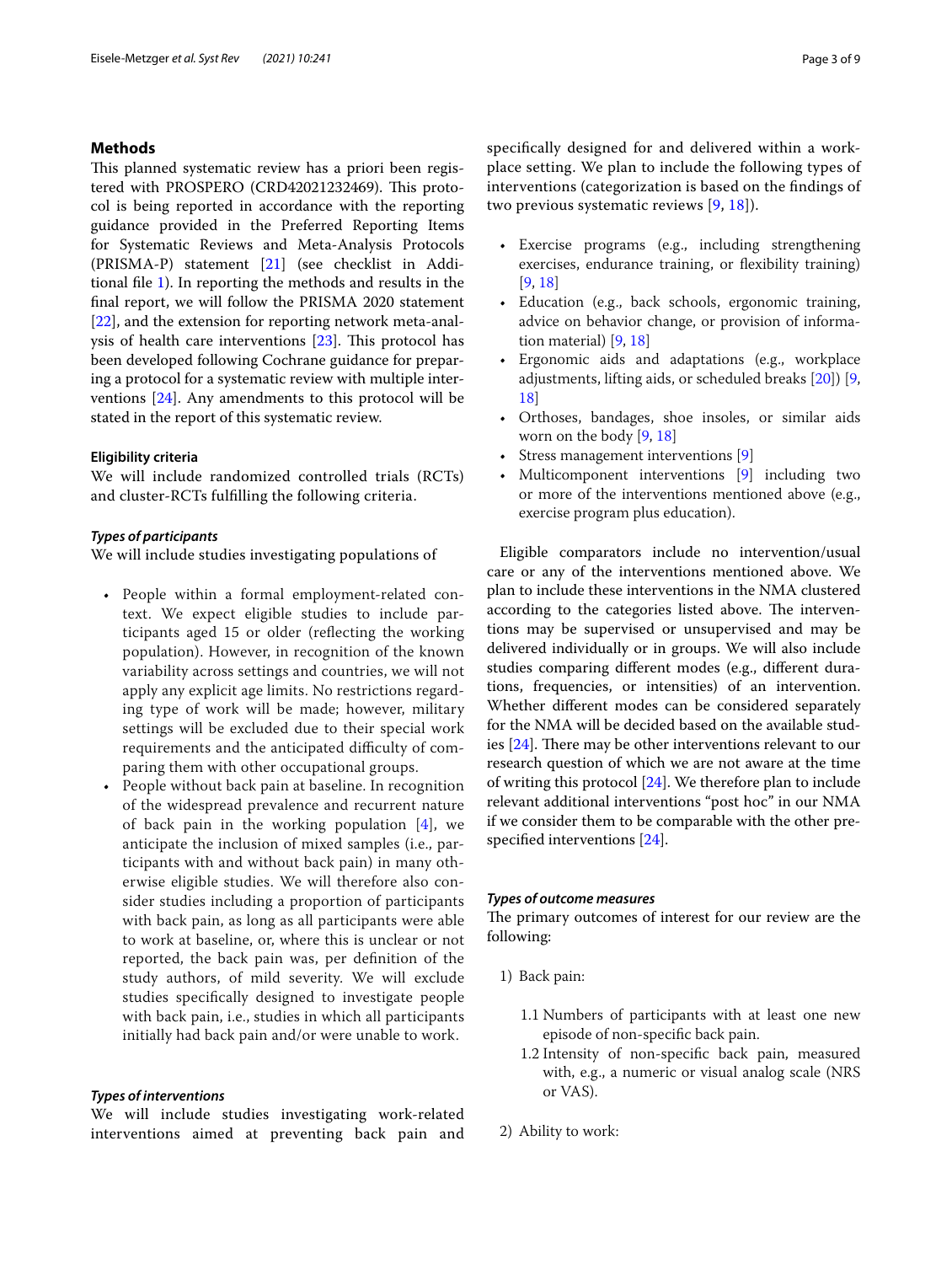- 2.1 Numbers of participants put on sick-leave due to their back pain and/or due to any cause.
- 2.2 Numbers of days with work absenteeism due to back pain and/or due to any cause.

We defne non-specifc back pain as pain in any part of the back, e.g., low back or neck pain, without a known specifc pathology such as trauma, infammatory conditions, or neoplastic causes  $[25]$  $[25]$  $[25]$ . The pain may extend from the back to other parts of the body, e.g., from the neck to the shoulder.

The secondary outcomes of interest for this review are the following:

- 1) Intervention-related adverse events, such as injuries or temporary soreness, defned as the numbers of participants who experienced an adverse event.
- 2) Self-reported satisfaction with the intervention, measured, e.g., with a Likert-type scale.

# **Information sources and search strategy** *Electronic searches*

We will search the following electronic databases from their inception onwards: Cochrane Library (CENTRAL), MEDLINE via PubMed, Web of Science, CINAHL, PsycINFO, PEDro, SPORTDiscus, and Academic Search Premier. A sensitive search strategy was developed, using search terms (both MeSH terms and relevant keywords) related to the population/health problem of interest (back pain) and intervention setting (workplace). An example for the PubMed/MEDLINE search strategy can be viewed in Additional fle [2.](#page-7-24)

We will conduct all searches without applying any language restrictions. We will, however, restrict the inclusion of studies to reports published in English or German. We will document any potentially relevant studies published in any other language for which an English title or abstract is available that allows for a preliminary judgement. We will exclude studies for which only a conference abstract or poster is available.

## *Searching other resources*

We will check the reference lists of all eligible studies and of relevant existing systematic reviews for further relevant studies. Furthermore, we will conduct searches of the following sources to identify ongoing or yet unpublished studies: The International Clinical Trials Registry Platform of the World Health Organization (ICTRP), the German Clinical Trials Register (DRKS), and ClinicalTrials.gov. Additionally, we plan to contact experts in

the feld to enquire on the availability of further relevant studies.

# **Data collection and analysis** *Selection of studies*

The selection process will be conducted in compliance with international standards [[26\]](#page-8-2) and using appropriate software (e.g., Endnote for the management of references and Covidence [\[27\]](#page-8-3) for the screening process). Two review authors will independently assess potentially eligible trials for inclusion through a two-stage approach (screening of titles/abstracts followed by screening of potentially relevant full texts). Any disagreements at each stage will be resolved through discussion and involving a third review author, where needed.

#### *Data extraction and management*

Two review authors will independently extract data using a purpose-developed and piloted data extraction sheet. We plan to extract the following key details for each included study: frst author and publication year (study ID), study design, country, study duration (from the frst enrollment of participants to the last follow-up), sample sizes in intervention groups, participants' age, gender and highest level of education, type of work, work setting, description of interventions and comparisons, outcomes (including information on measurement instruments, assessors and timing of measurement), and results for each outcome of interest and each study group (for continuous outcomes: mean values with standard deviations (SDs) or standard errors (SEs), mean diferences (MDs) with 95% confdence intervals (CIs) or *p* values; for dichotomous outcomes: numbers and percentages of outcome events, risk ratios (RRs) with 95% CIs, or *p* values). We will further extract data on funding sources and potential conficts of interest for each included study. Any discrepancies will be resolved through discussion, or, if needed, by involving a third review author. In case of multiple reports for a single study, we will aggregate the available information.

If repeated measurements of the same outcomes are reported, we will extract outcome data for all time points available. We expect high variability in the length of follow-ups between the original studies. As combining outcomes assessed at diferent time points might be not informative  $[24]$  $[24]$ , we plan to divide the followup measurements into appropriate categories, i.e., short term (<6 months from baseline), medium term (6 to <12 months from baseline), and long term  $(\geq 1$  year from baseline) [\[28\]](#page-8-4). We plan to conduct our main analysis using the long-term outcomes. The remaining followup categories will be considered in sensitivity analyses.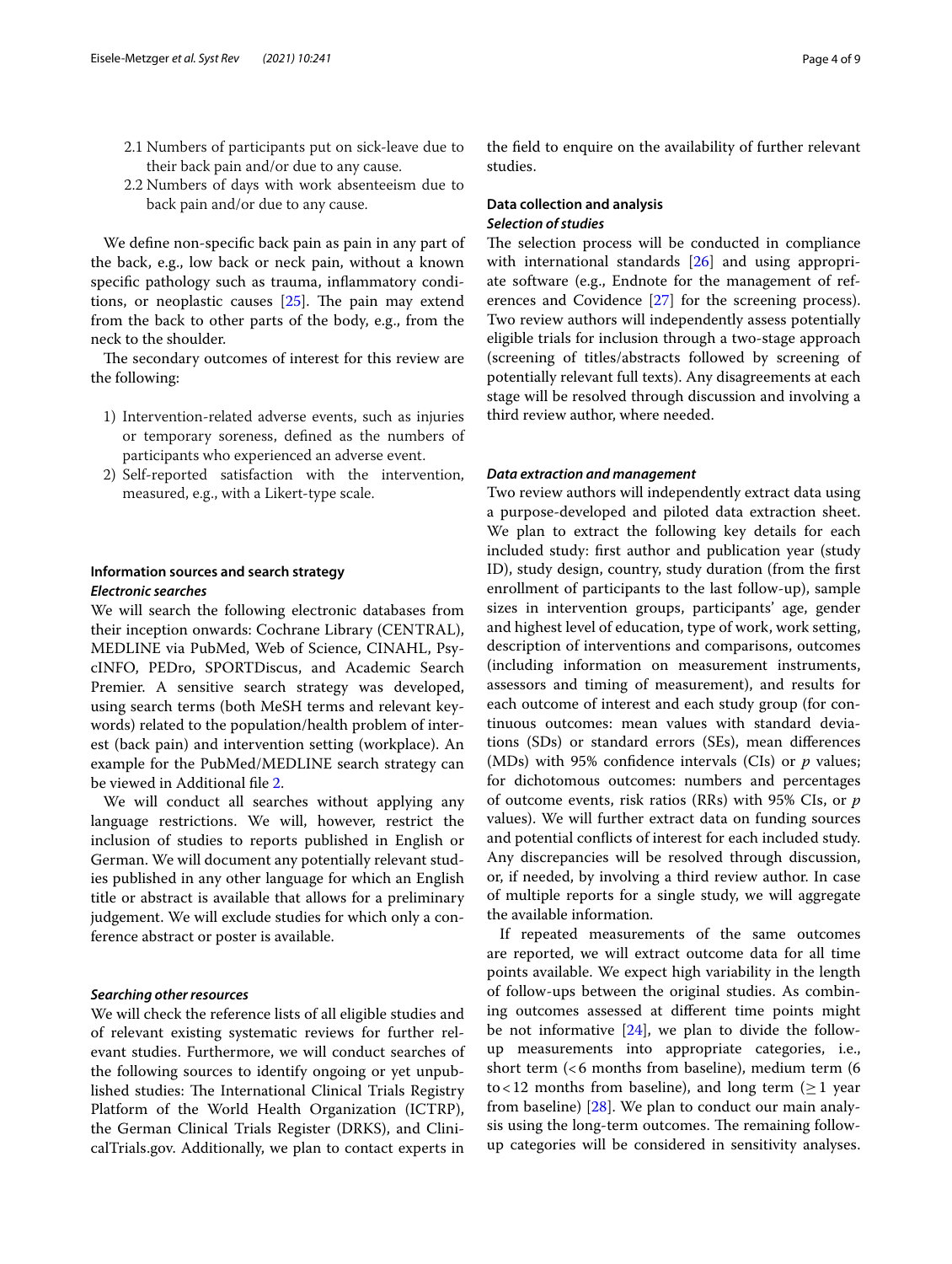Depending on the available measurement points in the original studies, we may decide to choose a diferent follow-up category for our main analysis in order to include more data. This decision will be made before any metaanalyses are conducted.

## *Assessment of risk of bias in included studies*

Each included study will be independently assessed for risk of bias (RoB) by two review authors using the revised Cochrane tool for assessing RoB in randomized trials, RoB 2 [\[29\]](#page-8-5). The RoB assessment will be conducted and documented separately for each outcome of interest. The RoB 2 tool comprises fve RoB domains: (1) bias arising from the randomization process, (2) bias due to deviations from intended interventions, (3) bias due to missing outcome data, (4) bias in measurement of the outcome, and  $(5)$  bias in selection of the reported result  $[29]$  $[29]$  $[29]$ . The RoB 2 assessment of cluster RCTs includes an additional domain: bias arising from identifcation or recruitment of individual participants within clusters [[29](#page-8-5)]. RoB is rated for each domain, and the ratings for all domains are then used for an overall RoB judgement, which may be "low RoB", "some concerns" or "high RoB" [\[29](#page-8-5)]. Any discrepancies in ratings between the review authors will be discussed and resolved, if necessary, involving a third review author.

#### *Measures of treatment efect*

We will use RRs with 95% CIs for dichotomous data and MDs with SDs for continuous data. In cases where an outcome has been obtained using diferent measurements (e.g., pain measured using diferent pain scales), we will use Hedges' *g* as standardized mean diference (SMD). Where available, we will give preference to mean change scores from baseline to follow-up over mean scores at follow-up.

#### *Unit of analysis issues*

For cluster RCTs, we will check whether study authors applied an appropriate analysis method to account for clustering, such as an analysis of covariance that takes account of baseline cluster diferences [[30](#page-8-6)]. If this is not the case, we will adjust the data as described in the Cochrane Handbook [[31\]](#page-8-7).

# *Dealing with missing data*

We plan to contact study authors in case of missing or unclear data. In cases where SEs are reported instead of SDs, we will convert them to SDs [[32\]](#page-8-8). In cases where neither SDs nor SEs are available, we will calculate SDs using reported CIs or *p* values as described in the Cochrane Handbook [[33\]](#page-8-9). In cases where none of the procedures

described above are possible, we will estimate missing SDs using a validated imputation technique based on the reported SDs of the other included studies [[34\]](#page-8-10).

# *Assessment of risk of publication bias*

To assess risk of publication bias, we plan to examine funnel plots for each pairwise meta-analysis and comparison-adjusted funnel plots for each NMA [\[35](#page-8-11)]. Additionally, we plan to conduct Egger's linear regression test for funnel plot asymmetry [[36\]](#page-8-12). We will only assess publication bias for outcomes for which at least 10 studies are available [\[37](#page-8-13)].

## *Data synthesis*

In pairwise meta-analyses, the effects of an intervention versus a control condition are directly compared [\[38](#page-8-14)]. Since work-related preventive interventions are diverse and often contain several intervention components [\[39](#page-8-15)], an alternative approach is needed that allows comparison of multiple intervention strategies. We therefore plan to perform a NMA to combine all available evidence from direct and indirect comparisons across a network of trials  $[16]$  $[16]$ .

We plan to conduct three steps of analysis:

1) First, we will conduct pairwise meta-analyses for all direct comparisons of interventions with other interventions or comparators that have been investigated in at least two original studies. In cases where study efects vary considerably in terms of the direction and/or size, we may, though, decide against metaanalysis and for a descriptive analysis. Based on the expectation that the intervention efects of the included studies are likely to vary to some extent, we plan to conduct the meta-analyses using a randomeffects model. The ultimate decision about the most appropriate approach for each analysis, though, will be made based on the characteristics of the available studies and their observed efects, i.e., in particular based on the number of available studies for the meta-analyses and the extent of variation in the direction and size of the observed efects. Separate meta-analyses will be conducted for each pre-specifed outcome. We will present the results of each pairwise meta-analysis using forest plots. Statistical heterogeneity among the studies will be investigated using Cochran's  $Q$  test and the  $I^2$  statistic [\[40\]](#page-8-16). For the interpretation of the  $I^2$  statistic, we will follow the guidance provided in the Cochrane Handbook [[41](#page-8-17)]. If we fnd considerable statistical heterogeneity for a direct comparison, we will not perform meta-analy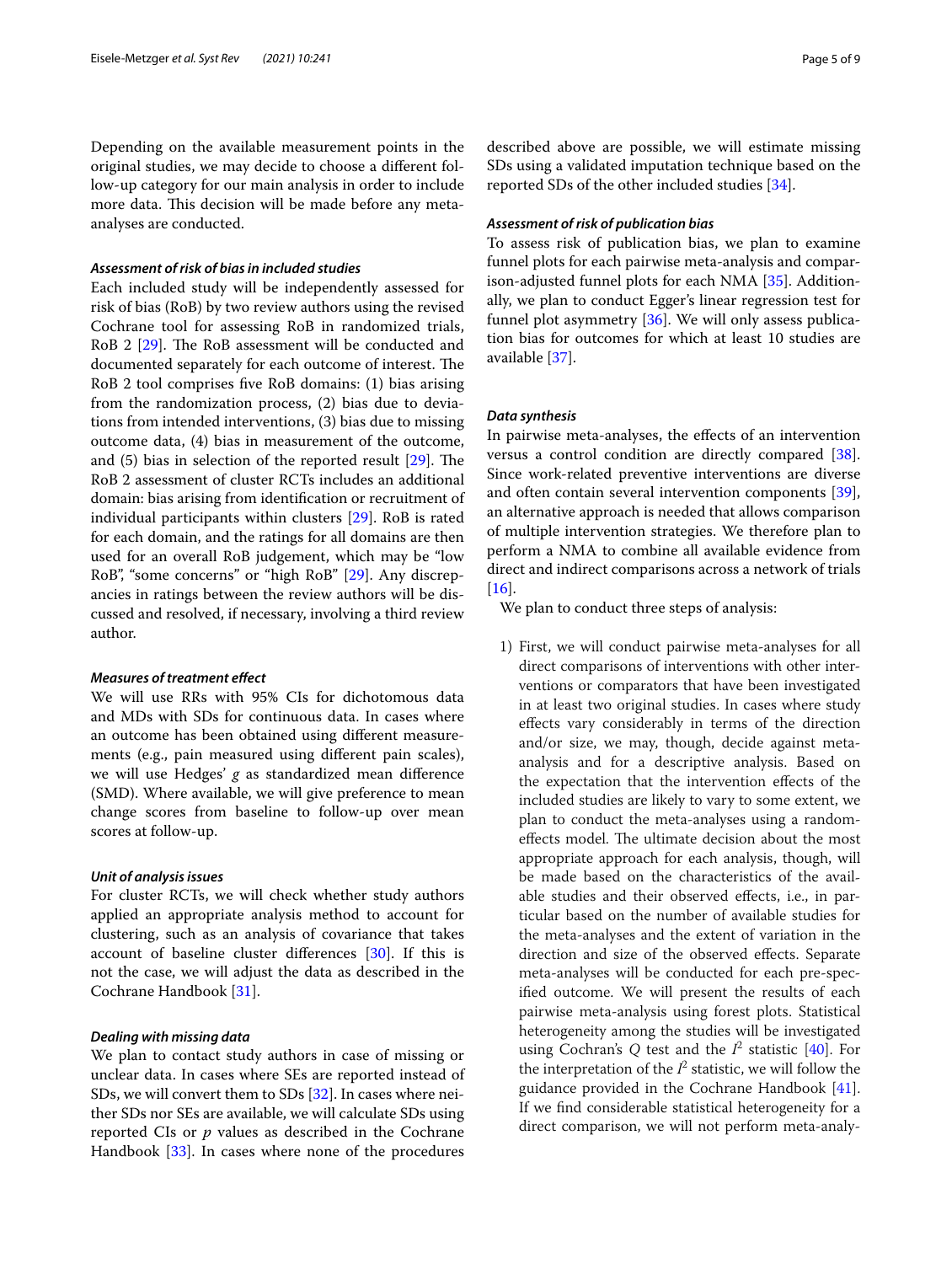sis and instead conduct a descriptive analysis for the respective comparison.

- 2) In a next step, we plan to conduct NMAs using a frequentist approach [[42](#page-8-18)]. We will include all available interventions characterized according to their content (as described above). Comparisons for which no meta-analysis will be performed (due to the reasons mentioned above) will be excluded from the NMAs. The network structure for each outcome will be illustrated using network graphs  $[38]$ . The size of each node in the network graph will correspond to the total number of participants allocated to the respective intervention and the width of each line will correspond to the number of studies contributing to the respective direct comparison [\[38](#page-8-14)]. Network graphs with colored edges according to quality items will be generated to evaluate potential biases [[35\]](#page-8-11). Quality items will include the domains of RoB 2 [[29](#page-8-5)] described above. In a league table, we will provide the summary efect size along with its 95% CI for each available comparison of interventions [[16](#page-7-15)]. For each NMA, we will calculate *P* scores for interventions, which are a frequentist version of the surface under the cumulative ranking curve (SUCRA) [[42](#page-8-18)]. *P* scores may take values between 0 and 1, with 0 indicating that an intervention is "always worst" and 1 indicating that an intervention is "always best" compared to the other interventions considered [[38](#page-8-14)]. Interventions will be ranked according to their *P* scores for each outcome considered.
- 3) To evaluate the efects of single components in multicomponent interventions, we plan to perform an additional CNMA [\[17\]](#page-7-16). In classical NMA, combined interventions such as exercise program plus education are considered as independent interventions (i.e., exercise program plus education=intervention AB) [\[17](#page-7-16)]. CNMAs break down interventions into their individual components (e.g., exercise program=intervention component A; edu-cation=intervention component B) [[17](#page-7-16)]. The additive CNMA model assumes that the efect of a combined intervention AB is the sum of the efects of the individual components A and B  $[17]$ . We will apply the additive model to investigate the relative efects of intervention components of the included studies.

All analyses will be performed with the statistical software R using the R packages meta  $[43]$  $[43]$  and netmeta  $[44]$ .

#### *Subgroup analysis*

To investigate possible diferences in the efects of interventions for specifc subgroups, we plan to perform NMAs for the following subgroups:

- Job exposure: we plan to determine job exposure in a two-step procedure: frst, we will classify the occupations of the study populations using the International Standard Classifcation of Occupations (ISCO-08) [[45](#page-8-21)]. Participants' overall job exposure (including physical and psychosocial exposure) will then be rated using the Job Exposure Matrices (JEM) for ISCO by Kroll [[46\]](#page-8-22) resulting in ratings of either low, medium, or high. The JEM have been shown to be a valid instrument to classify work demands in the context of health science [\[47\]](#page-8-23).
- Intervention duration: for this subgroup-analysis, we plan to categorize interventions according to their total duration, e.g.,<1 month, 1–3 months,>3 months.
- Baseline back pain: we plan to differentiate between samples without back pain at baseline and mixed samples including both, people with and without back pain at baseline.
- Localization of back pain: for this subgroup-analysis, we will subdivide studies according to the reported localizations of back pain, measured as an outcome of the intervention (e.g., low back pain and neck pain).
- Gender: this subgroup-analysis will include all studies that exclusively investigated a specifc gender or reported gender-specifc subgroup-analyses.

Furthermore, we plan to conduct NMA regressions for mean age and the proportion of female participants to explore the impact of these possible moderator variables using WinBUGS [[48](#page-8-24)].

# *Sensitivity analysis*

To assess the impact of RoB on our results, we plan to conduct sensitivity analyses in which we will exclude studies with high RoB in at least one domain from the NMAs. To account for a possible impact of follow-up duration, we plan to conduct additional NMAs for the remaining follow-up categories described beforehand, i.e. short term and medium term.

## *Assessment of transitivity*

The assumption of transitivity, also referred to as "similarity", implies that studies comparing diferent sets of interventions are sufficiently similar to allow indirect comparisons (i.e., comparing two interventions via a third one) [\[16](#page-7-15), [38\]](#page-8-14). To detect potential intransitivity, we will assess the distribution of possible efect modifers across all direct comparisons prior to conducting NMA [\[24\]](#page-8-0), e.g., age, gender, duration of interventions,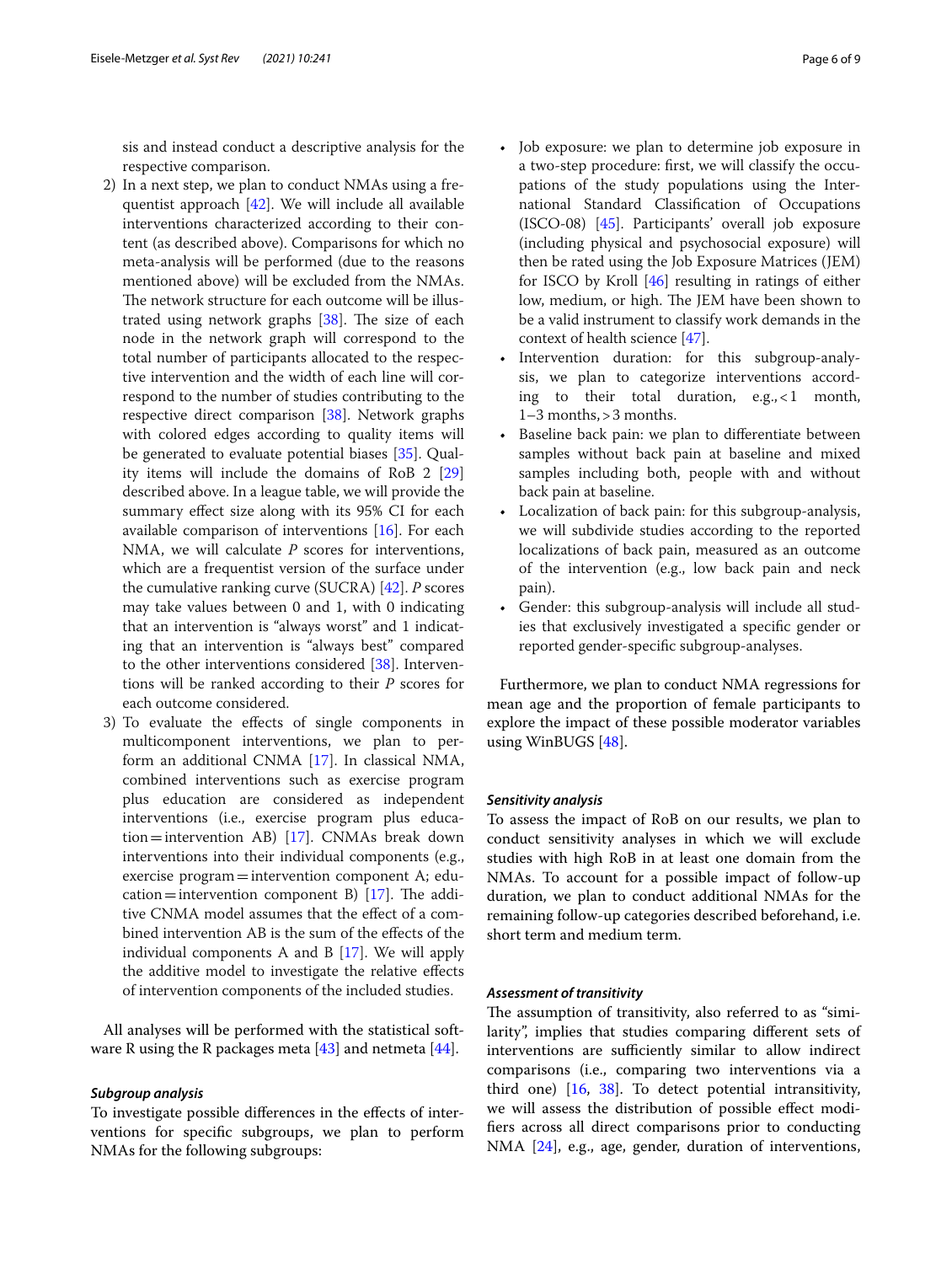mode of delivery of interventions (e.g., supervised or self-directed), and study setting. If distributions are comparable across the available direct comparisons, we will assume that the assumption of transitivity is met.

#### *Assessment of consistency*

Consistency indicates that results of direct and indirect comparisons are in agreement so that they can reasonably be combined in a NMA  $[49]$ . We will evaluate consistency using the node splitting approach that separates comparisons into direct and indirect information from each node [[50](#page-8-26)]. Furthermore, we will consider a designby-treatment interaction model to test for design inconsistency in the whole network [\[49\]](#page-8-25). Any inconsistency will be explored using subgroup analyses or meta-regressions as described before. In case of substantial unexplained inconsistency, we will not report results of the respective NMA.

#### *Rating the certainty of the evidence*

We will apply the GRADE (Grading of Recommendations Assessment, Development and Evaluation) approach to rate the certainty of the evidence derived from our NMAs [[51,](#page-8-27) [52\]](#page-8-28). Following the approach for rating NMA results described by the GRADE working group [[51](#page-8-27)], the certainty of direct efect estimates will be rated in a frst step, considering RoB, inconsistency, indirectness, and publication bias. These ratings will inform the rating of the indirect estimates; additionally, intransitivity will be considered for indirect evidence [\[52](#page-8-28)]. Based on the ratings of direct and indirect evidence, the certainty of the network efect estimates will be rated [[51,](#page-8-27) [52\]](#page-8-28). In case of considerable imprecision or incoherence, we will rate down certainty of the network estimates [[51](#page-8-27), [52](#page-8-28)]. Applying the GRADE approach results in four possible levels of certainty: high, moderate, low, and very low [[51](#page-8-27), [52](#page-8-28)]. The rating will be conducted independently by two review authors for each outcome considered. Any disagreement will be discussed and resolved by consensus, if necessary with a third review author. If no NMA can be performed, we will only rate the certainty of the evidence of our pairwise meta-analyses.

# **Discussion**

This planned systematic review and NMA aims to identify efective work-related interventions for preventing non-specifc back pain. We plan to synthesize the currently available evidence to inform guidelines as well as relevant stakeholders including those directly afected and political and economic decision-makers. By using NMA and CNMA, we expect to gain novel and important insights that go beyond the available systematic reviews [\[9](#page-7-8), [11,](#page-7-10) [19](#page-7-19)]. Ranking interventions according to their relative effects  $[16]$  $[16]$  may enable stakeholders to select the most promising interventions and to foster a more targeted use of resources. Using CNMA, we plan to break down multicomponent interventions into their individual components and determine their relative efects [\[17\]](#page-7-16). We expect that the identifcation of efective intervention components within the available interventions may particularly inform the further development and implementation of efective (multicomponent) work-related interventions for preventing back pain as well as future research in this feld. Subgroup analyses to determine whether and how intervention efects difer between groups with diferent job exposure may enable an optimal adaption of future interventions to the specifc needs of diferent working populations or settings. Transferring our results into practice, they may, in the long term, lead to an improvement in health and potentially a reduction in medical expenses.

Some potential limitations at individual study level as well as at review level can be anticipated and should be noted. Limitations at individual study level may relate to reporting issues, such as poor reporting of study characteristics or a lack of data in a form that we can use for our analyses. However, in case of missing outcome data, we will contact study authors to request the required data. Whether studies can be included in our subgroup analyses will also depend on their reporting of details such as participant and intervention characteristics. Deciding whether to group interventions together or split them into diferent nodes can be challenging when conducting NMA [[24](#page-8-0)]. We expect to include a range of diferent interventions that may be heterogeneous in both content and delivery. We have presented the planned clusters of interventions in the methods section. However, depending on our fndings, it may be necessary to make further decisions, e.g., regarding to the question whether to include further intervention categories or consider diferent modes of delivery. Our rationales and fnal decisions on this will be presented in the report of this systematic review. To create optimal transparency regarding the conduct of this systematic review, we plan to publish an example of our extracted data as well as our analytical code as online supplementary material upon completion and publication of this systematic review.

Overall, we are confdent that our results will contribute to improving work-related prevention strategies and advancing future research in terms of content and methodology.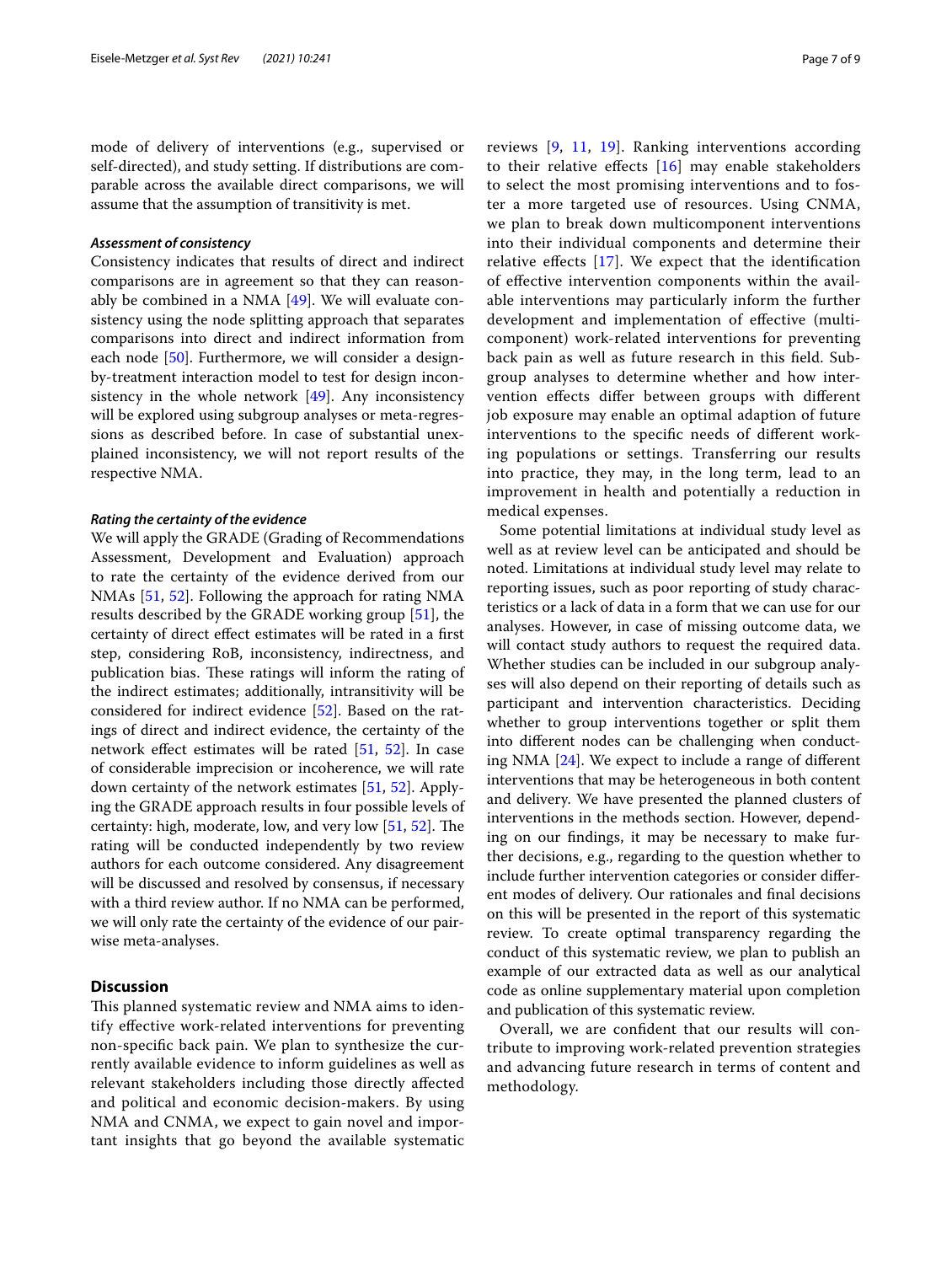#### **Abbreviations**

CI: Confidence interval; GRADE: Grading of Recommendations Assessment, Development and Evaluation; NMA: Network meta-analysis; CNMA: Component network meta-analysis; ISCO: International Standard Classifcation of Occupations; JEM: Job exposure matrices; MD: Mean diference; RCT: Rand‑ omized controlled trial; RoB: Risk of bias; RR: Risk ratio; SD: Standard deviation; SE: Standard error; SMD: Standardized mean diference; SUCRA: Surface under the cumulative ranking curve.

# **Supplementary Information**

The online version contains supplementary material available at [https://doi.](https://doi.org/10.1186/s13643-021-01768-5) [org/10.1186/s13643-021-01768-5](https://doi.org/10.1186/s13643-021-01768-5).

<span id="page-7-24"></span><span id="page-7-21"></span>**Additional fle 1.** PRISMA-P 2015 Checklist

**Additional fle 2.** Search strategy for the electronic database PubMed/ **MEDLINE** 

#### **Acknowledgements**

We would like to thank Dr. Marc Krause for his support in initiating the project and developing the grant application as well as Edris Nury for his support with the protocol manuscript. Open Access funding provided by Projekt DEAL.

#### **Authors' contributions**

CB and JJM outlined the study design and AE and CB drafted the study protocol manuscript. DSS, KG, GS, LS, BB, CW, and JJM provided feedback and substantively revised the manuscript. All authors read and approved the fnal version of the manuscript prior to submission.

#### **Funding**

This project is supported by the German Federal Ministry of Education and Research (Bundesministerium für Bildung und Forschung (BMBF)), grant number: 01EL2024. The funding body has no role in the study design, the collection, analysis, and interpretation of data or in the writing of this manuscript. Open Access funding enabled and organized by Projekt DEAL.

## **Availability of data and materials**

Not applicable.

#### **Declarations**

**Ethics approval and consent to participate** Not applicable.

#### **Consent for publication**

Not applicable.

#### **Competing interests**

The authors declare that they have no competing interests.

#### **Author details**

<sup>1</sup> Institute for Evidence in Medicine, Medical Center - University of Freiburg, Faculty of Medicine, University of Freiburg, Freiburg, Germany. <sup>2</sup> Cochrane Germany, Cochrane Germany Foundation, Freiburg, Germany. <sup>3</sup>Institute of Movement Therapy and Movement‑Oriented Prevention and Rehabilitation, German Sport University Cologne, Cologne, Germany. <sup>4</sup>Institute of Medical Biometry and Statistics, Faculty of Medicine and Medical Center, University of Freiburg, Freiburg, Germany.

#### Received: 4 February 2021 Accepted: 20 July 2021 Published online: 30 August 2021

#### **References**

<span id="page-7-0"></span>1. Hurwitz EL, Randhawa K, Yu H, Côté P, Haldeman S. The Global Spine Care Initiative: a summary of the global burden of low back and neck pain studies. Eur Spine J. 2018;27(6):796–801.

- <span id="page-7-1"></span>2. Vos T, Lim SS, Abbafati C, Abbas KM, Abbasi M, Abbasifard M, et al. Global burden of 369 diseases and injuries in 204 countries and territories, 1990–2019: a systematic analysis for the Global Burden of Disease Study 2019. Lancet. 2020;396(10258):1204–22.
- <span id="page-7-2"></span>3. Wu A, March L, Zheng X, Huang J, Wang X, Zhao J, et al. Global low back pain prevalence and years lived with disability from 1990 to 2017: estimates from the Global Burden of Disease Study 2017. Ann Transl Med. 2020;8(6):299.
- <span id="page-7-3"></span>4. Hoy D, Brooks P, Blyth F, Buchbinder R. The epidemiology of low back pain. Best Pract Res Clin Rheumatol. 2010;24(6):769–81.
- <span id="page-7-4"></span>5. Dagenais S, Caro J, Haldeman S. A systematic review of low back pain cost of illness studies in the United States and internationally. Spine J. 2008;8(1):8–20.
- <span id="page-7-5"></span>6. Robert Koch Institut. Gesundheit in Deutschland. Gesundheitsberichter‑ stattung des Bundes; 2015. Available from: [https://www.rki.de/DE/Conte](https://www.rki.de/DE/Content/Gesundheitsmonitoring/Gesundheitsberichterstattung/GesInDtld/gesundheit_in_deutschland_2015.pdf?blob=publicationFile) [nt/Gesundheitsmonitoring/Gesundheitsberichterstattung/GesInDtld/](https://www.rki.de/DE/Content/Gesundheitsmonitoring/Gesundheitsberichterstattung/GesInDtld/gesundheit_in_deutschland_2015.pdf?blob=publicationFile) [gesundheit\\_in\\_deutschland\\_2015.pdf?blob](https://www.rki.de/DE/Content/Gesundheitsmonitoring/Gesundheitsberichterstattung/GesInDtld/gesundheit_in_deutschland_2015.pdf?blob=publicationFile)=publicationFile.
- <span id="page-7-6"></span>7. Schaafsma FG, Anema JR, van der Beek AJ. Back pain: prevention and management in the workplace. Best Pract Res Clin Rheumatol. 2015;29(3):483–94.
- <span id="page-7-7"></span>8. Al-Otaibi S. Prevention of occupational back pain. J Fam Commun Med. 2015;22(2):73–7.
- <span id="page-7-8"></span>9. Sowah D, Boyko R, Antle D, Miller L, Zakhary M, Straube S. Occupational interventions for the prevention of back pain: overview of systematic reviews. J Saf Res. 2018;66:39–59.
- <span id="page-7-9"></span>10. Bell JA, Burnett A. Exercise for the primary, secondary and tertiary prevention of low back pain in the workplace: a systematic review. J Occup Rehabil. 2009;19(1):8–24.
- <span id="page-7-10"></span>11. Stefens D, Maher CG, Pereira LSM, Stevens ML, Oliveira VC, Chapple M, et al. Prevention of low back pain: a systematic review and meta-analysis. JAMA Intern Med. 2016;176(2):199–208.
- <span id="page-7-11"></span>12. Dawson AP, McLennan SN, Schiller SD, Jull GA, Hodges PW, Stewart S. Interventions to prevent back pain and back injury in nurses: a systematic review. Occup Environ Med. 2007;64(10):642.
- <span id="page-7-12"></span>13. Tveito TH, Hysing M, Eriksen HR. Low back pain interventions at the workplace: a systematic literature review. Occup Med. 2004;54(1):3–13.
- <span id="page-7-13"></span>14. Craig P, Dieppe P, Macintyre S, Michie S, Nazareth I, Petticrew M. Developing and evaluating complex interventions: The new Medical Research Council guidance. Int J Nurs Stud. 2013;50(5):587–92.
- <span id="page-7-14"></span>15. Molloy GJ, Noone C, Caldwell D, Welton NJ, Newell J. Network metaanalysis in health psychology and behavioural medicine: a primer. Health Psychol Rev. 2018;12(3):254–70.
- <span id="page-7-15"></span>16. Salanti G. Indirect and mixed-treatment comparison, network, or multiple-treatments meta-analysis: many names, many benefts, many concerns for the next generation evidence synthesis tool. Res Synth Methods. 2012;3(2):80–97.
- <span id="page-7-16"></span>17. Rücker G, Petropoulou M, Schwarzer G. Network meta-analysis of multicomponent interventions. Biometrical J. 2020;62(3):808–21.
- <span id="page-7-17"></span>18. Huang R, Ning J, Chuter VH, Taylor JB, Christophe D, Meng Z, et al. Exercise alone and exercise combined with education both prevent episodes of low back pain and related absenteeism: systematic review and network meta-analysis of randomised controlled trials (RCTs) aimed at preventing back pain. Br J Sports Med. 2020;54(13):766–70.
- <span id="page-7-19"></span>19. de Campos TF, Maher CG, Fuller JT, Steffens D, Attwell S, Hancock MJ. Prevention strategies to reduce future impact of low back pain: a systematic review and meta-analysis. Br J Sports Med. 2020;55(9):468–76. [https://doi.](https://doi.org/10.1136/bjsports-2019-101436) [org/10.1136/bjsports-2019-101436.](https://doi.org/10.1136/bjsports-2019-101436)
- <span id="page-7-18"></span>20. Waongenngarm P, Areerak K, Janwantanakul P. The effects of breaks on low back pain, discomfort, and work productivity in office workers: a systematic review of randomized and non-randomized controlled trials. Appl Ergon. 2018;68:230–9.
- <span id="page-7-20"></span>21. Moher D, Shamseer L, Clarke M, Ghersi D, Liberati A, Petticrew M, et al. Preferred reporting items for systematic review and meta-analysis protocols (PRISMA-P) 2015 statement. Syst Rev. 2015;4(1):1.
- <span id="page-7-22"></span>22. Page MJ, McKenzie JE, Bossuyt PM, Boutron I, Hofmann TC, Mulrow CD, et al. The PRISMA 2020 statement: an updated guideline for reporting systematic reviews. BMJ. 2021;372:n71.
- <span id="page-7-23"></span>23. Hutton B, Salanti G, Caldwell DM, Chaimani A, Schmid CH, Cameron C, et al. The PRISMA extension statement for reporting of systematic reviews incorporating network meta-analyses of health care interventions: checklist and explanations. Ann Intern Med. 2015;162(11):777–84.